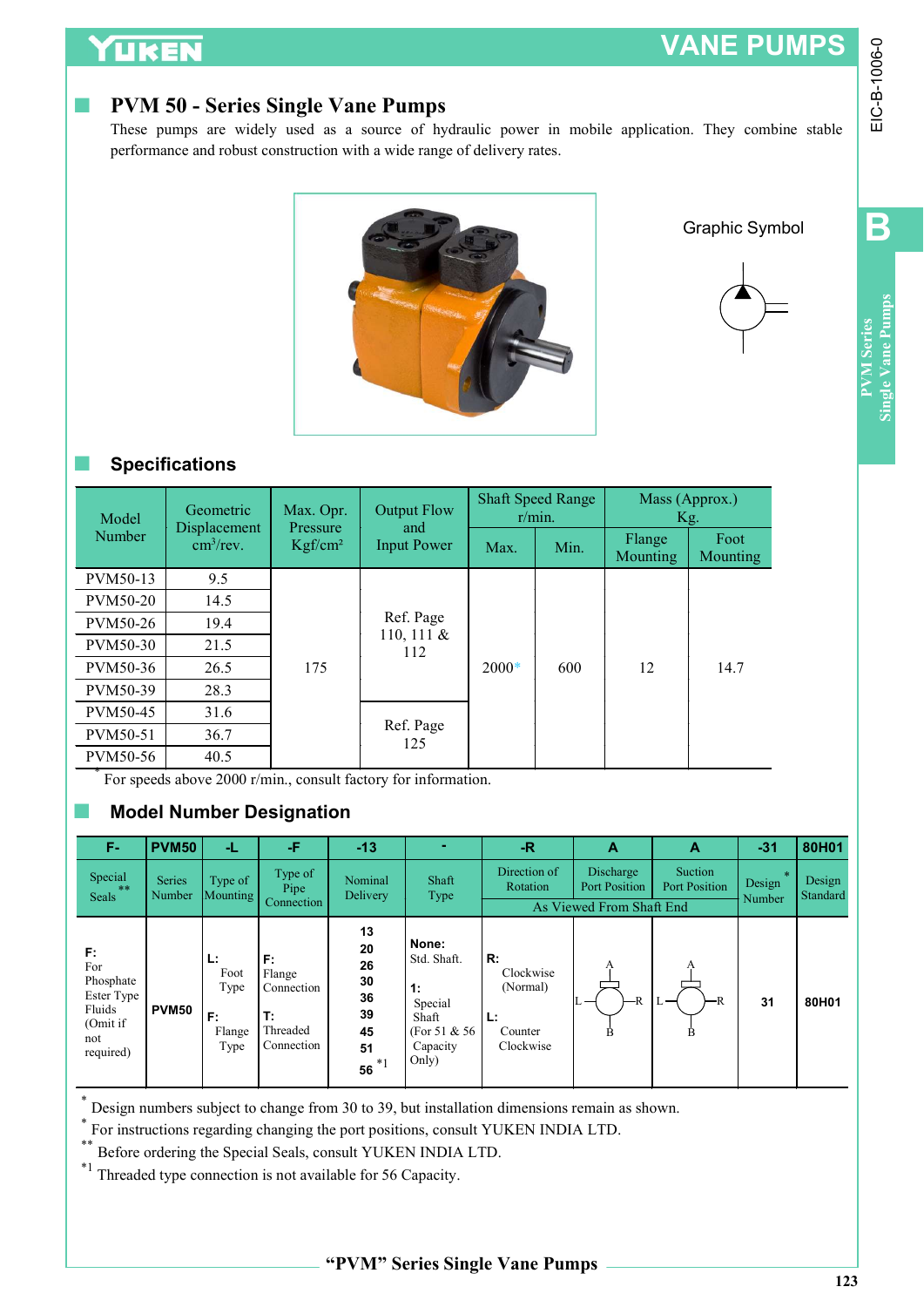## YUKEN

# VANE PUMPS

#### ■ Cartridge Kit Model Number

| CPVM50          | $-13$                                              | -R.                                                        | $-31H01$      |
|-----------------|----------------------------------------------------|------------------------------------------------------------|---------------|
| Model<br>Number | Nominal<br>Delivery                                | Shaft<br>Rotation                                          | Design<br>No. |
| CPVM50          | 13<br>20<br>26<br>30<br>36<br>39<br>45<br>51<br>56 | R:<br>Clockwise<br>(Normal)<br>L:<br>Counter-<br>Clockwise | 31H01         |

\* For instructions regarding replacing cartridge kit, consult YUKEN INDIA LTD.

#### ■ Mounting Details

For mounting details please refer page No. 109.

#### ■ Flanges

Note: Please refer page no. 749 for flange details.

#### ■ Spare parts list

For list of spares please refer page No. 112.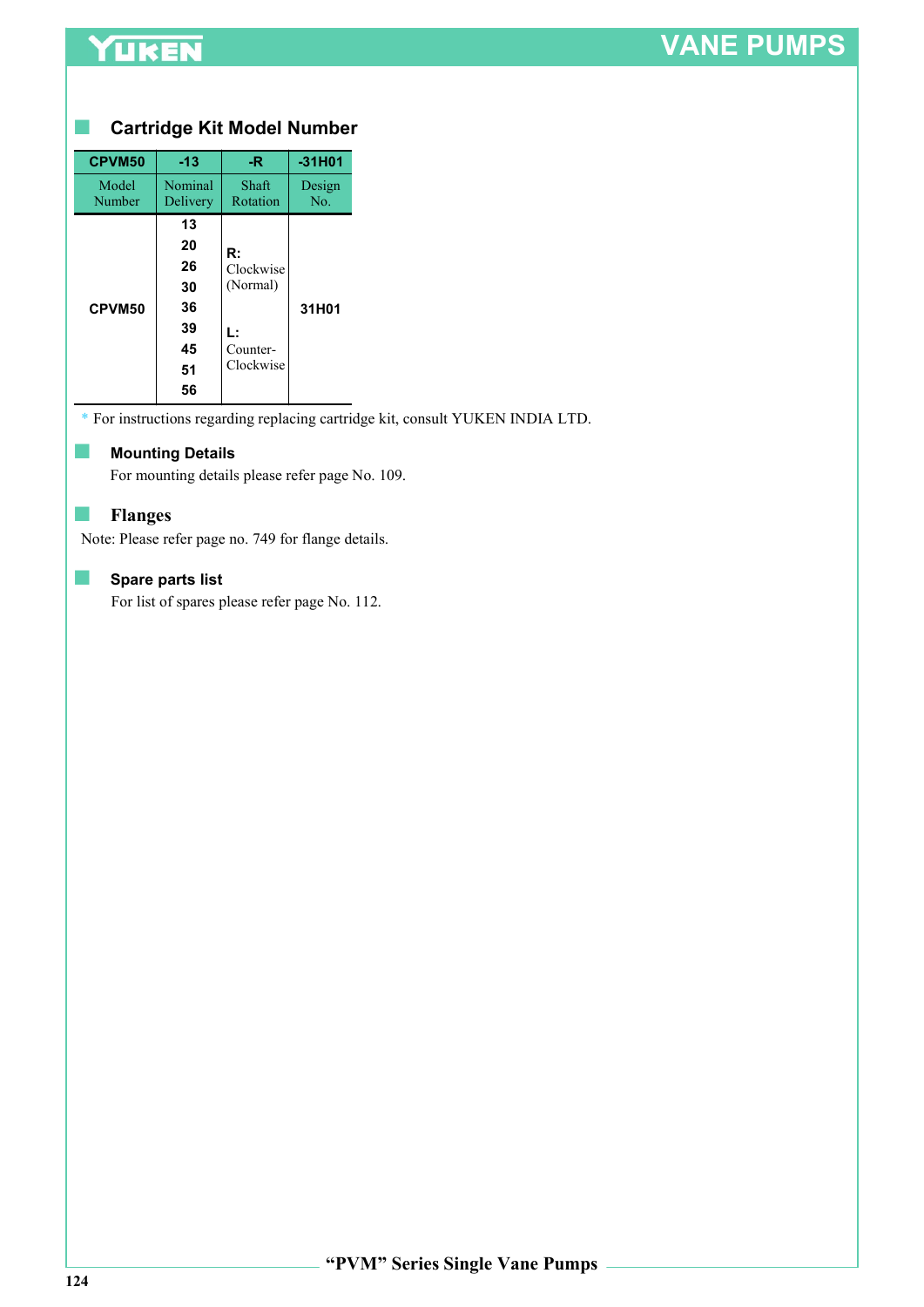## YUKEN

## VANE PUMPS

#### Typical Pump Characteristics Oil Viscosity 20 cSt [ISO VG 32, Temp 50<sup>0</sup> C]

## 30  $40$   $+$   $1200$  r/min.  $50 \rightarrow 1500 \text{ r/min.}$ 60 70  $\frac{1800 \text{ r/min.}}{500 \text{ r/min.}}$ Pressure L/min. 1800 r/min.  $80$ 1000 r/min.  $\begin{array}{c|c}\n & 30 & 52 \\
\hline\n1800 r/min.\n1500 r/min.\n1200 r/min.\n1000 r/min.\n1000 r/min.\n100$  $\frac{1500 \text{ r/min.}}{1200 \text{ r/min.}}$  20 1200 r/min.  $\begin{bmatrix} 20 & 2 \\ 1000 & r/\text{min.} \end{bmatrix}$

• PVM50 - 45 • PVM50 - 51





#### 125

B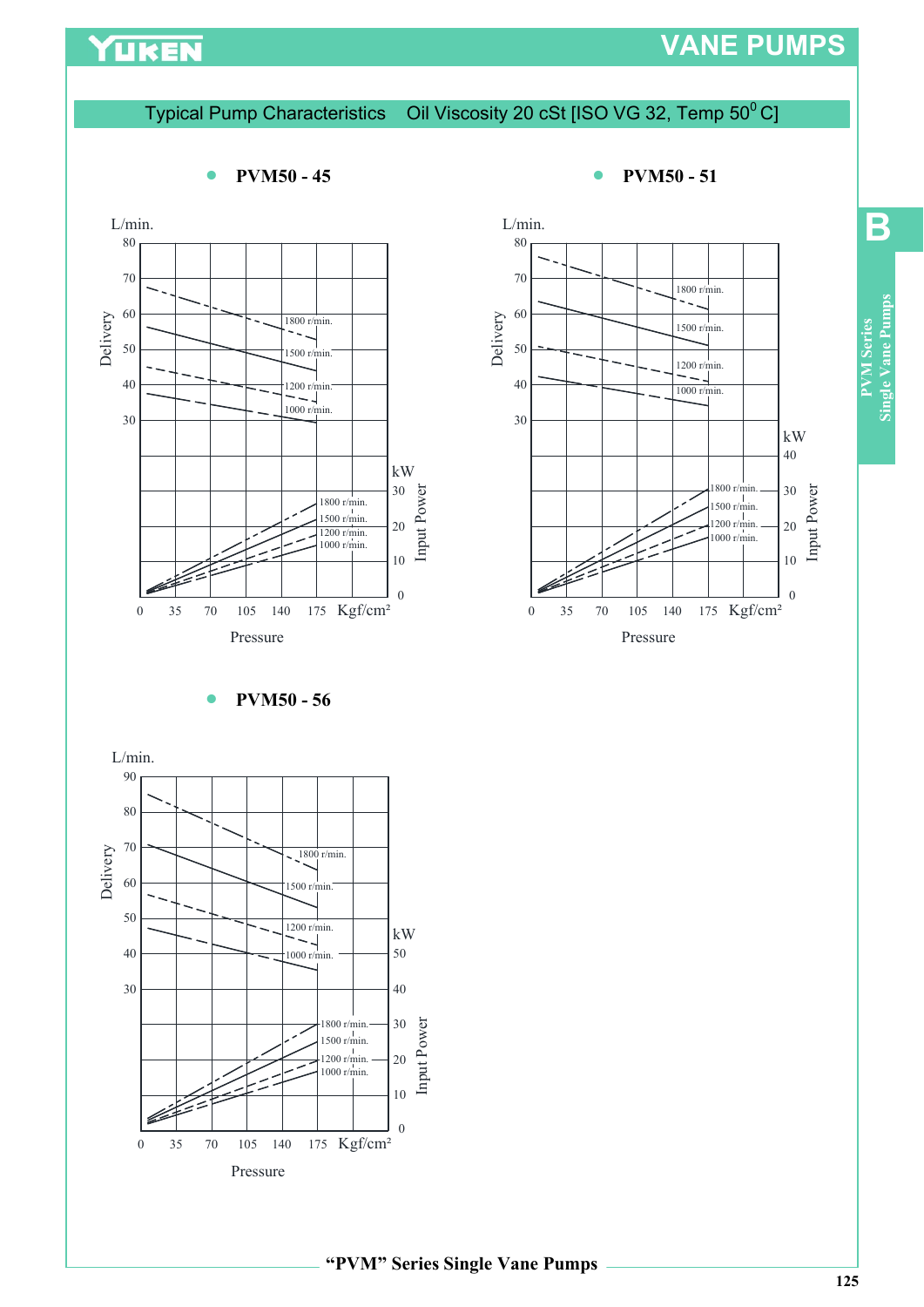## **TIKEN**

## PVM 150 - Series Single Vane Pumps





#### ■ Specifications

| <b>YUKEN</b>          |                                                                                                                                                                                                                                |                                 |                           |      |                          |                    | <b>VANE PUMPS</b>       |
|-----------------------|--------------------------------------------------------------------------------------------------------------------------------------------------------------------------------------------------------------------------------|---------------------------------|---------------------------|------|--------------------------|--------------------|-------------------------|
|                       | <b>PVM 150 - Series Single Vane Pumps</b><br>These pumps are widely used as a source of hydraulic power in mobile application. They combine stable<br>performance and robust construction with a wide range of delivery rates. |                                 |                           |      |                          |                    |                         |
|                       |                                                                                                                                                                                                                                |                                 |                           |      | <b>Graphic Symbol</b>    |                    |                         |
| <b>Specifications</b> | Geometric                                                                                                                                                                                                                      | Max. Opr.                       | <b>Output Flow</b>        |      | <b>Shaft Speed Range</b> |                    | Mass (Approx.)          |
| Model<br>Number       | Displacement<br>$\text{cm}^3/\text{rev}$ .                                                                                                                                                                                     | Pressure<br>Kgf/cm <sup>2</sup> | and<br><b>Input Power</b> | Max. | r/min.<br>Min.           | Flange<br>Mounting | Kg.<br>Foot<br>Mounting |
| $PVM150 - 60$         | 47                                                                                                                                                                                                                             |                                 |                           |      |                          |                    |                         |
| $PVM150 - 70$         | 57                                                                                                                                                                                                                             |                                 |                           |      |                          |                    |                         |
| $PVM150 - 90$         | 75                                                                                                                                                                                                                             | 175                             | Ref. Page<br>115 & 116    |      |                          |                    |                         |
| $PVM150 - 110$        | 92                                                                                                                                                                                                                             |                                 |                           | 2000 | 600                      | 29.3               | 35.9                    |
| $PVM150 - 140$        | 115                                                                                                                                                                                                                            |                                 |                           |      |                          |                    |                         |
| $PVM150 - 170$        | 135                                                                                                                                                                                                                            |                                 | Ref. Page<br>127          |      |                          |                    |                         |

### ■ Model Number Designation

| $PVM150-60$                            |                   | 47                              |                               |                                                                                              |                          |             |                               |                             |                               |               |  |
|----------------------------------------|-------------------|---------------------------------|-------------------------------|----------------------------------------------------------------------------------------------|--------------------------|-------------|-------------------------------|-----------------------------|-------------------------------|---------------|--|
| $\text{PVM150}-70$                     |                   | 57                              |                               |                                                                                              |                          |             |                               |                             |                               | 35.9          |  |
| $PVM150 - 90$                          |                   | 75                              |                               |                                                                                              | Ref. Page<br>115 & 116   |             |                               |                             |                               |               |  |
| $PVM150 - 110$                         |                   | 92                              | 175                           |                                                                                              |                          | <b>2000</b> | 600                           | 29.3                        |                               |               |  |
| $PVM150 - 140$                         |                   | 115                             |                               |                                                                                              |                          |             |                               |                             |                               |               |  |
| $PVM150 - 170$                         |                   | 135                             |                               |                                                                                              | Ref. Page<br>127         |             |                               |                             |                               |               |  |
|                                        |                   |                                 |                               | For speeds above 2000 r/min., consult factory for information.                               |                          |             |                               |                             |                               |               |  |
| $\sim$                                 |                   | <b>Model Number Designation</b> |                               |                                                                                              |                          |             |                               |                             |                               |               |  |
| F-                                     | <b>PVM150</b>     | Æ.                              | -F                            | $-60$                                                                                        | $-R$                     |             | A                             | A                           | $-34$                         | 80H01         |  |
| Special<br>$***$<br>Seals              | Series<br>Number  | Type of<br><b>Mounting</b>      | Type of<br>Pipe<br>Connection | Nominal<br>Delivery                                                                          | Direction of<br>Rotation |             | Discharge<br>Port<br>Position | Suction<br>Port<br>Position | Design <sup>*</sup><br>Number | Design<br>Std |  |
|                                        |                   |                                 |                               |                                                                                              |                          |             | As Viewed From Shaft End      |                             |                               |               |  |
| F:<br>For<br>Phosphate<br>Ester Type   | <b>PVM150</b>     | L: Foot<br>Type                 | F: Flange                     | 60<br>70<br>90                                                                               | R: Clockwise<br>(Normal) |             |                               |                             | 34                            | 80H01         |  |
| Fluids<br>(Omit if<br>not<br>required) | F: Flange<br>Type | Connection                      | 110<br>140<br>170             |                                                                                              | Clockwise                |             | B                             |                             |                               |               |  |
| $\ast$                                 |                   |                                 |                               | Design numbers subject to change from 30 to 39, but installation dimensions remain as shown. |                          |             |                               |                             |                               |               |  |

\* For instructions regarding changing the port positions, consult YUKEN INDIA LTD.

Before ordering the Special Seals, consult YUKEN INDIA LTD.

#### **■ Mounting Details**

For mounting details refer page No. 114.

#### ■ Spare parts list

For list of spares please refer page No. 116.